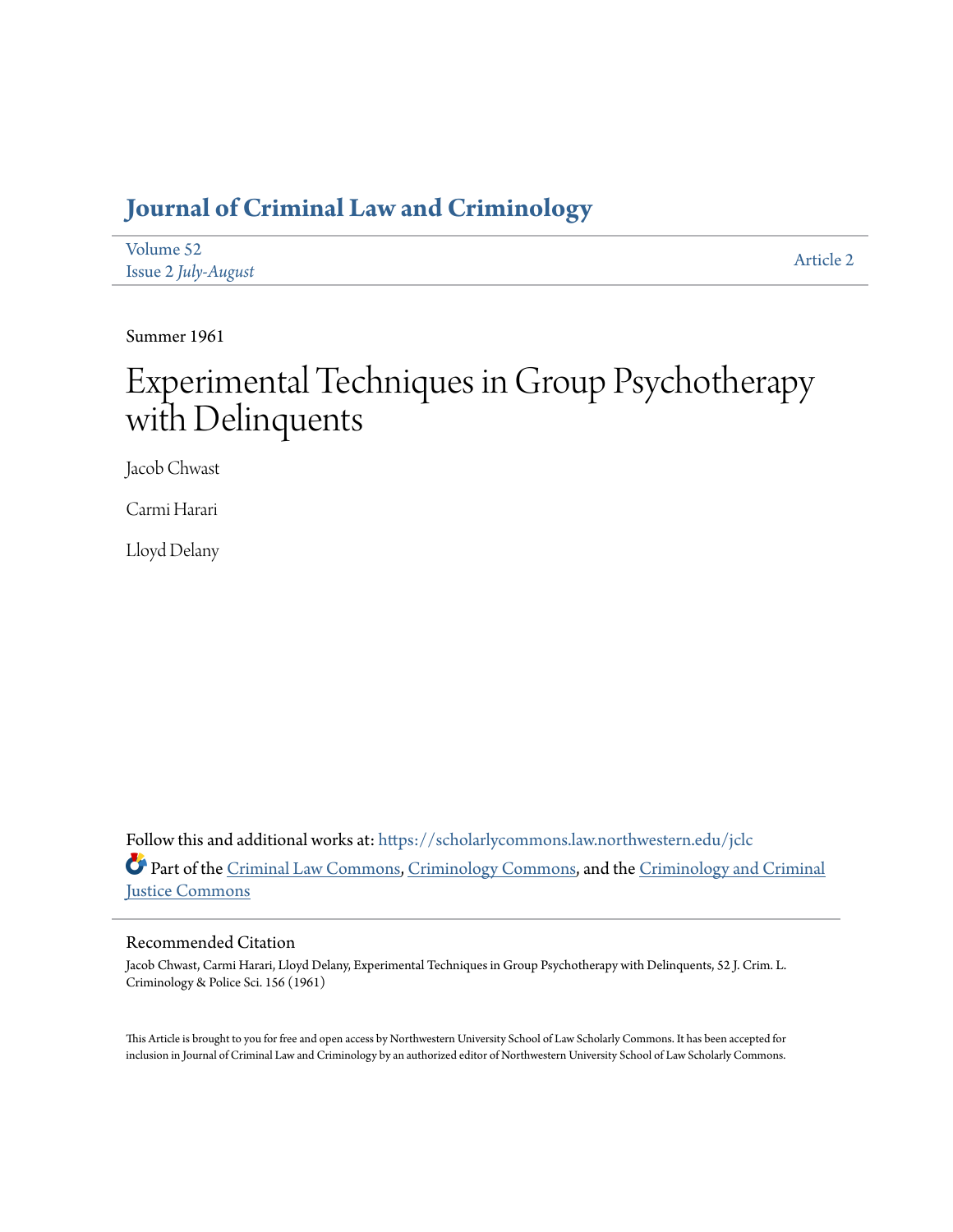# EXPERIMENTAL **TECHNIQUES** IN GROUP PSYCHOTHERAPY WITH **DELINQUENTS\***

# JACOB CHWAST, CARMI HARARI **AND** LLOYD DELANY

*Jacob Chwast* is Director of the Consultation Service of the Educational Alliance. He has served as a consultant to the Mayor's Committee on Auxiliary Services to the Courts of New York City, the Intergroup Relations Project of the Research Center of the New York School of Social Work, and the Community Service Society. Dr. Chwast is currently Secretary-Treasurer of the American Society of Criminology and serves on the staffs of the Association for the Psychiatric Treatment of Offenders and the Postgraduate Center for Psychotherapy *Carmi Harari* is Director of Community Consultation Services, a member of the staff of the Postgraduate Center for Psychotherapy, and a private practitioner in the field of psychotherapy. He formerly served as chief psychologist and research consultant of the Bureau of Mental Health Services of the Domestic Relations Court of New York City. *loyd Delany* is a practicing psychotherapist and consulting group therapist for the New York Vocational-Alcoholism Project. A former member of the faculties of Queens College and Temple University, Dr. Delany also supervised work with delinquent gangs for the New York City Youth Board and has worked with adolescent gangs in New York City and Philadelphia.

Irrespective of the approach used, the treatmefit of delinquents is an extremely difficult-and often unsuccessful-venture. However, to the authors of this article, the technique of group psychotherapy, if properly employed, offers considerable promise in working with youngsters. Their paper first surveys the vexing problems which arise in dealing with delinquents and then describes a number of specific techniques and treatment adjuncts which the authors have found to be successful on an experimental basis.--EDITOR.

Treatment of delinquents, by whatever technique, is usually considerably more difficult than the treatment of other patients. Indeed, treatment of delinquents is, unhappily, characterized by more failure than success.<sup>1</sup> The problems presented by the delinquent, who is almost invariably resistant to treatment, are too often insuperable in terms of conventional approaches. The delinquent is practically anti-social by definition, and the treatment situation is hardly excepted from his typical reactions. This is in sharp contrast to the response from other patients, in that they usually seek treatment readily and expect to put up with certain inconveniences and imposed conditions in order to be treated.2

The therapist who treats delinquents must expect to encounter a variety of problems which shape in large part the philosophy, aims, and techniques of treatment and are derived from the nature of the delinquent as a patient, the thera-

pist's own background and experience in working with delinquents, and the setting in which treatment is offered.

In establishing a vehicle for psychotherapy with delinquents, the group approach appears to possess certain advantages over individual treatment. Inasmuch as many delinquents will not respond to the therapeutic ministrations of an adult therapist whose allegiance seems to belong to a world against which he is rebelling, the group situation may provide some security and protection against what is unfortunately the perceived enemy: the therapist. While it is true that group psychotherapy might be regarded as the method of choice with some delinquents because it is best suited to stimulate therapeutic interaction among them, it might also be regarded as the method of non-choice in that at times no other therapeutic vehicle can as effectively "reach the unreached."

Another advantage often claimed for group psychotherapy is that it may be used to reach a larger number of patients than possible in individual treatment. This argument 'may, in a sense, be illusory since the total volume of problems elicited from the larger group unit may be increased, thereby making more individual work

**<sup>\*</sup>** This paper is based upon a presentation by the authors at a meeting of the Association for the Psy- chiatric Treatment of Offenders held in New York City. **1** Chwast, Harari & Weisman, *Why We Fail,* 22

Fed. Prob. 36 (1958).<br><sup>2</sup> Schmideberg, *Treating the Unwilling Patient*, 9<br>BRIT. J. DELINQ. 117 (1958).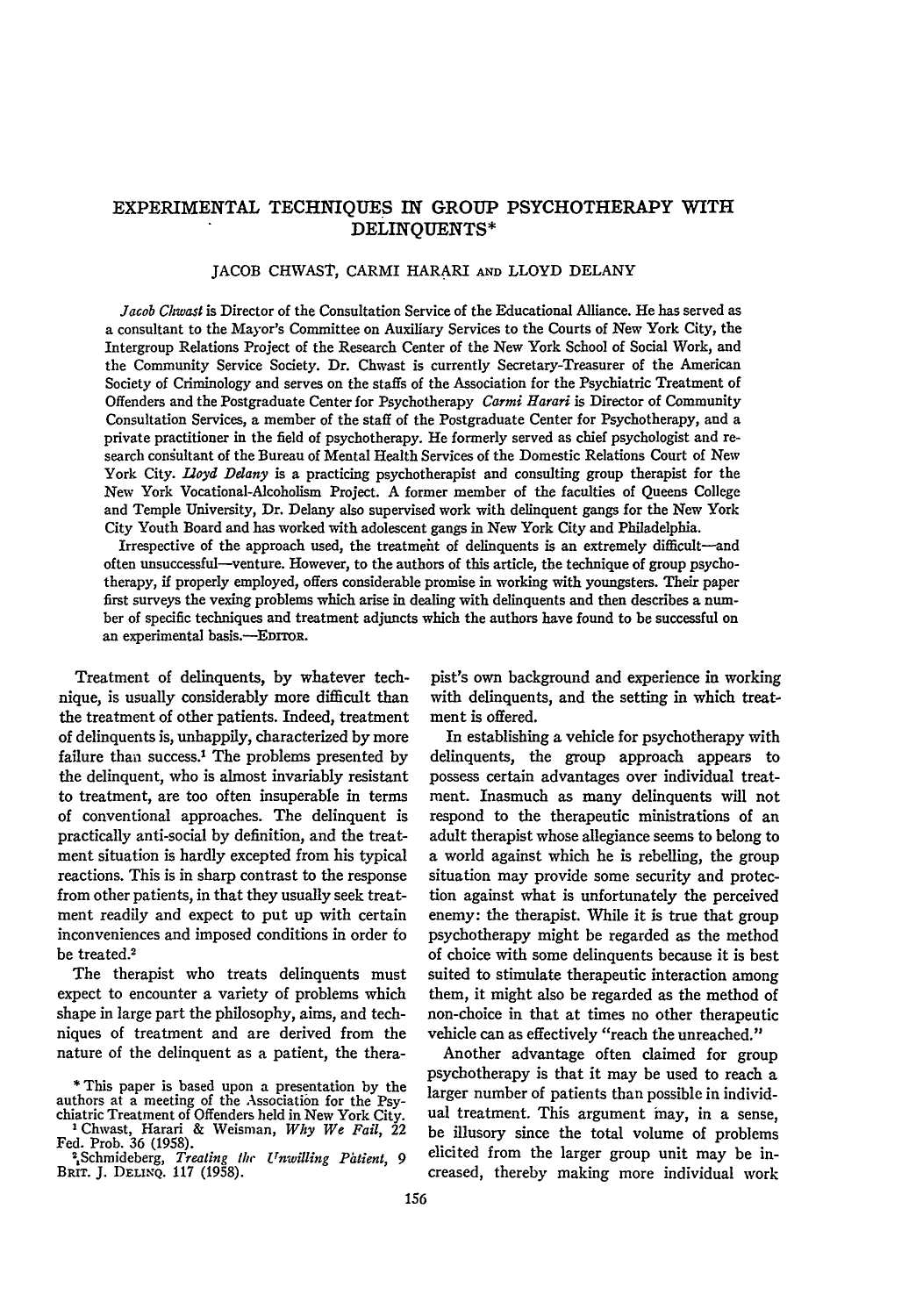subsequently necessary. In any event, this should be no deterrent, since developments would result in the provision ultimately of more services within an area of acute and unmet need.

This paper will discuss some of these problems and will focus, more specifically, upon some recent experimental group psychotherapeutic methods found useful with this population.

# PROBLEMS **IN THE** TREATMENT **OF DELINQUENTS**

In its totality, delinquency emerges from an enormous conflict-producing matrix in which most causal factors remain essentially beyond the grasp of the individual therapist. Only occasionally can the therapist affect constructively a pathogenic family unit and even much less occasionally a pathogenic neighborhood. Nevertheless, he can and does affect the delinquent patient somewhat, provided that the latter remains operationally definable as a patient within the actual treatment relationship, and not as a construct in theoretical speculation. To achieve even this modest objective of establishing a treatment relationship is in itself quite a feat. Too often, however, therapists, under the pressure of their supervisors or the community or through the misapplication of treatment criteria which might be useful for middle-class neurotic patients, have striven for far more than could be obtained under the circumstances and, as a consequence, have suffered inevitable frustration and disappointment. -This would seem to hold equally in group and individual forms of psychotherapy.

At the present time, we are in the midst of an 'amazing mushrooming of group psychotherapy programs in almost every conceivable treatment setting. This is as true among delinquents as it is with respect to other treatment populations. Unfortunately, though, while group psychotherapy for delinquents is being afforded primarily in institutional settings, only a trickle of work is being done outside such controlled environments. Thus aside from the social group-work focus of the various street **club** projects in New York, Philadelphia and elsewhere, very little work is being done with delinquents in non-institutional group psychotherapy projects.

# *Iustitutimal versus Non-Institutional Treatment*

Of course, there are similarities in the process of group psychotherapy no matter what the setting. Nevertheless, the problems, methods and tesults as between institutional and non-institutional

forms of group psychotherapy differ in many important respects. For one thing, while it is generally agreed that treatment outside an institution is more desirable if it can be obtained, treatment of such patient groups in institutions is, of course, made immeasurably easier in certain respects. Primarily, the patients are always on tap and hence there are no serious difficulties in getting them to the treatment office. Secondary advantages which also foster treatment attendance may be gained **by** the patient in an institution such as obtaining free time, a change of atmosphere, more attention, and possibly other privileges. On the other hand, these may concurrently prove handicaps to the treatment process, although it is undeniably true that a good number of such patients can get trapped into serious therapeutic involvement. Group psychotherapy with non-institutionalized delinquents not only overcomes the artificiality of the institutional setting, but also it may serve to prevent further delinquency **by** involving more directly in treatment efforts friends, family, and other significant persons.

In this paper we are primarily concerned with delinquents defined as such **by** legal authority and who come, in the main, from a lower socio-economic milieu. Their delinquency is expressed chiefly **by** some form of anti-social acting out. Of course, it is recognized that delinquents may be found at all social levels and also may be equally in need of treatment and equally difficult to treat.

Unlike other patients, the delinquent is ordinarily referred for and maintained in treatment coercively by an authoritarian agency in the community. This contrasts with the non-delinquent patient, as suggested above, who voluntarily goes to an agency because he has "troubles", i.e., some difficulty in adjusting to the requirements of his life situation. Since the delinquent's alternative to treatment may be confinement or some other penalty, he generally accepts treatment as the lesser of two evils.

The treatment of adolescent delinquents, as has already been indicated, is fraught with many difficulties. Such youngsters not only have a lack of trust in conspicuously middle-class adults, but also they are caught up in a whirl of life providing ready non-treatment sources of gratification. To become a patient, it is necessary sometimes for a person to arrive at some settlement with life whereby he acquires the recognition that he has problems for which help is needed. This point is,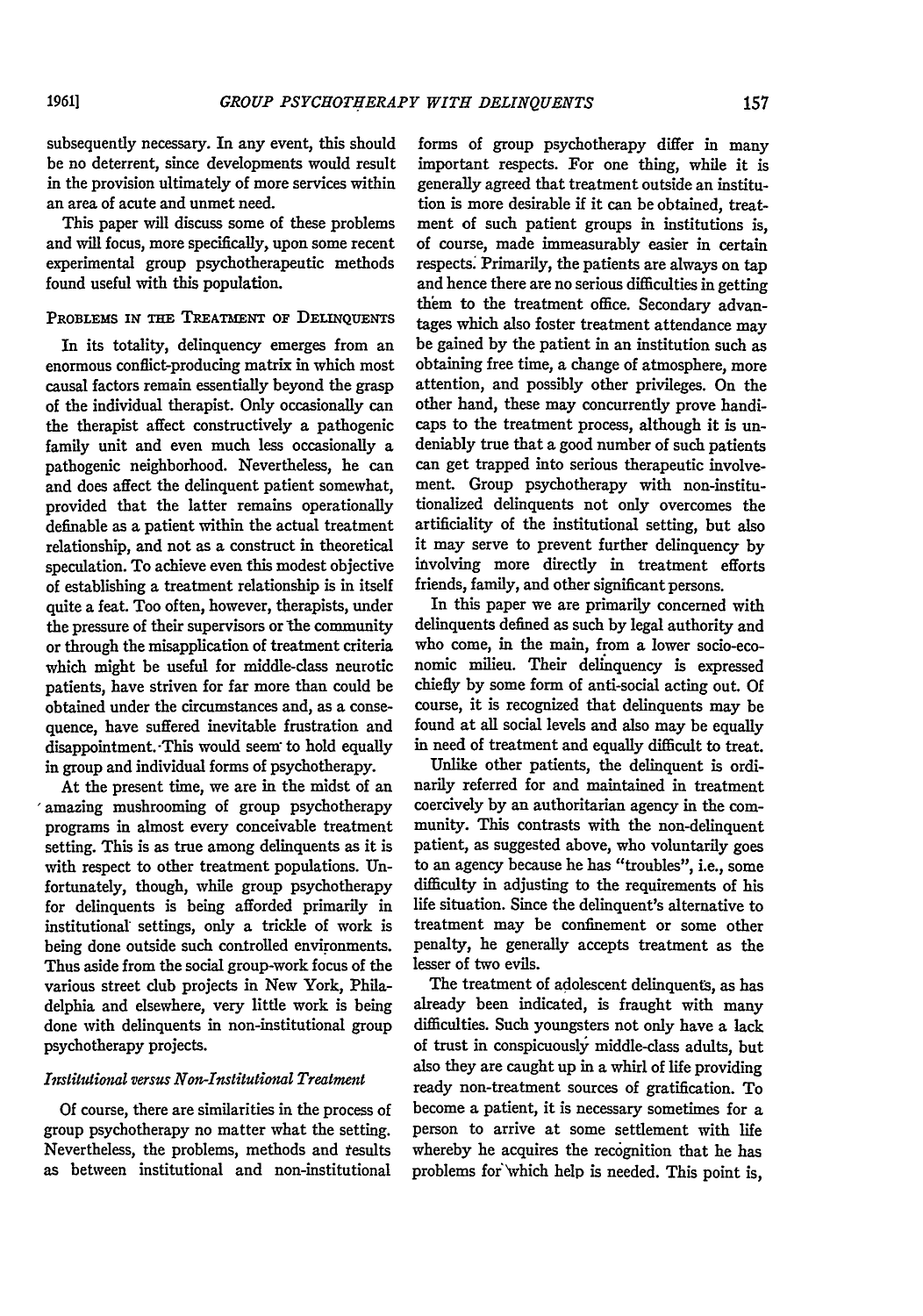of course, greatly facilitated by the visible reminders of the grim institutional setting for incarcerated patients, and for the non-institutionalized delinquent this can also occur as a crisis brought about by a killing, fight, or arrest, and consequent adult or even peer group pressure. In any event, the contact with the court, by itself, becomes a stern reality with which to contend. The delinquent might then enter into treatment in response to the demands of official authority and be kept in it subsequently.

Undertaking treatment of the delinquent implies a belief that there is some quality or group of qualities which is amenable to some form of psychotherapy. Too often the diagnosis of psychopathic personality, or its modern equivalent, the sociopathic personality, has been construed as implying unamenability. This may give us a clue to the reasons behind the frequent lack of success in treating delinquents, inasmuch as by definition many are viewed as untreatable. One cannot deny, however, that at best delinquents are extremely difficult to treat.

**Of** course, delinquency is not in itself a psychodiagnostic entity. Many types of individuals may be delinquents. Thus, the delinquent may be mentally retarded, organically impaired, psychotic or neurotic, and, in addition to his delinquent symptom, may manifest a variety of others, physical or psychological.

# *Resistance and Control*

In treating delinquents one deals not only with unconscious resistance, but also directly with conscious resistance to involvement with the therapist. As already suggested, the problem of initially engaging the delinquent in treatment is unusually complex and crucial. The very fact of treatment in an authoritarian setting such as the court with the implicit threat that authoritarian powers may be invoked, although seemingly contradictory to the permissive spirit of psychotherapy, is probably essential to effective treatment of the delinquent. It is likely that control or support under these conditions may well provide something which the delinquent unconsciously senses that he needs. From the symptomatic viewpoint, treatment may be seen as helping the delinquent to achieve the control over his impulses which he had demonstrated he lacks.

Achieving control over anti-social impulses in effect signifies the discontinuance of delinquent behavior -the abatement of the symptom. In general, therapies with non-delinquent patients would be regarded as superficial if they resulted primarily in eliminating a symptom or perhaps substituting of a new symptom for one discarded. It seems quite evident, however, in working with delinquents that the symptom of anti-social behavior must be given up or greatly reduced **if** the treatment relationship is to be continued.3 But this may mean that the delinquent's characteristic externalization of tension and anxiety **by** acting out may, if therapy is successful, lead to greater control. It can also produce an internalization of anxiety, perhaps manifested **by** neurotic symptoms. At this point, if contact with the delinquent is maintained, treatment may move ahead along more conventional lines in dealing with a neurotic type of problem. Whether we can move ahead or not, it is likely, regardless of how the delinquent progresses in treatment in clinical terms, that uccess will be measured by the degree to which he stops being a delinquent. A fundamental treatment problem then is that of drawing the delinquent into a therapeutic relationship, keeping him in it despite both expressed and unconscious resistance, and withstanding a variety of provocative maneuvers intended to interrupt treatment.

## *The Delinquent as a Patient*

His delinquent behavior apart, the delinquent patient shares much with his lower socio-economic peers. Frequently, he has difficulty in learning at school (reading retardation of five years is often encountered).<sup>4</sup> He usually demonstrates a poor capacity for understanding abstract concepts, low frustration tolerance, little capacity for delay, and tends to be concretely oriented. An emphasis on immediate gratification may reflect a realistic perception for the delinquent and his family of a bleak and unpredictable future. Delay can mean total loss. This is in sharp contrast to the typically nurtured frustration tolerance and long range perspective of the middle-class youngster.<sup>5</sup> Despite somewhat different emphases, Davis,<sup>6</sup> Cohen,7

**.** Chwast, *Realistic Goal-Seting in Treating Ddinquents,* 2 APTO **J.** 1 **(1958);** Chwast, Harari & Weisman *op. cit. supra* note **1.** 4 Margolin, Roman & Harari, *Reading Disability in*

**6** DAvIS, SOCIAL **CLASS** INFLUENCES **UPON LEARNING** (1948).

**7** COHEN, **DELINQUENT** Boys (1955).

*the Delinquent Child,* **25** AM. **J.** ORTitOPSyCHIATRY **25 (1955);** ROMAN, **REACHING DELINQUENTS THROUGH READING (1958). <sup>6</sup>**Chwast, Harari **&** Weisman, *op. cit. supra* note **1.**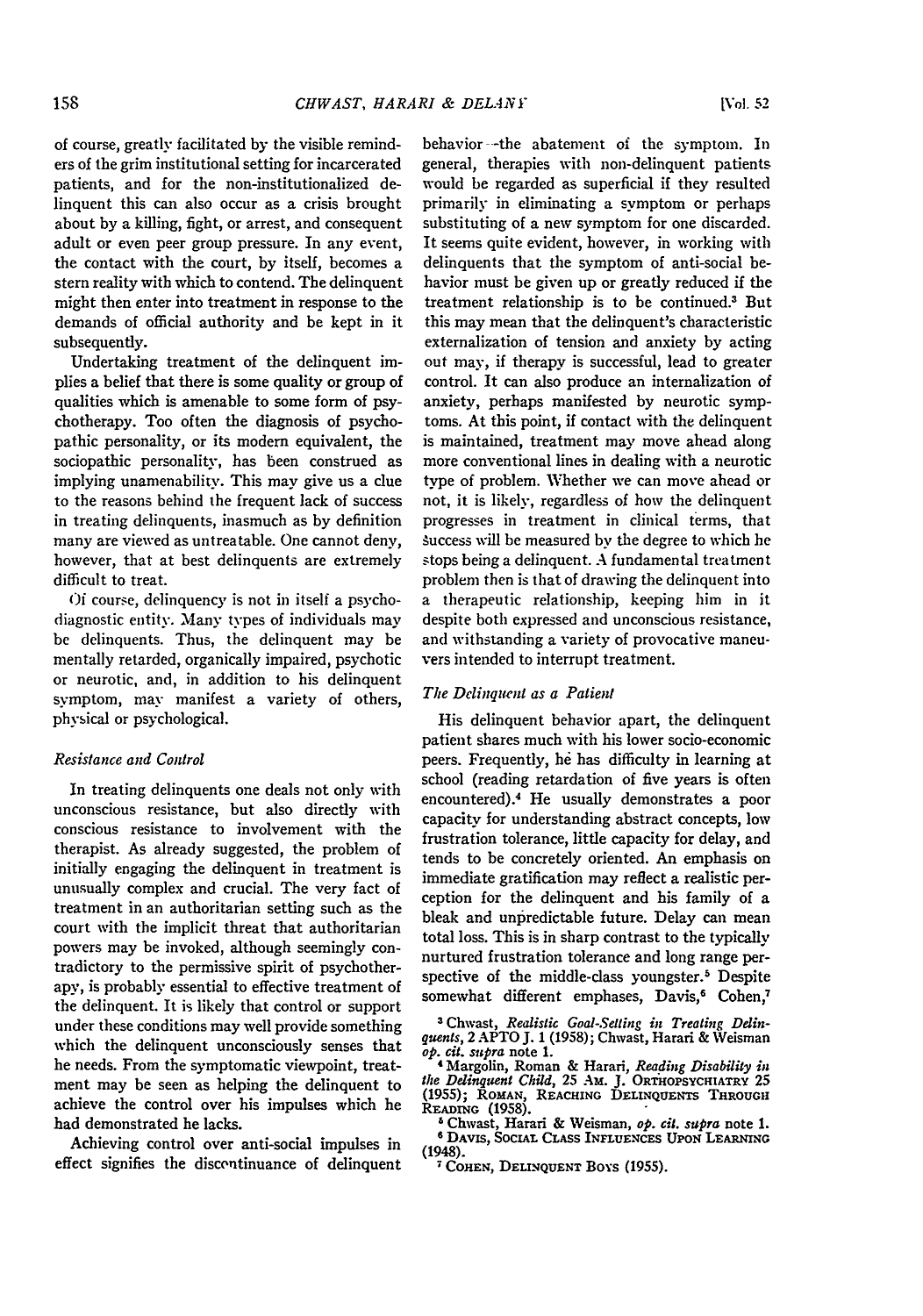Kobrin,<sup>8</sup> and Sykes and Matza<sup>9</sup> have provided some excellent insight into the delinquent's subculture. Shulman,10 referring largely to institutionalized delinquents, Harrower,<sup>11</sup> and Peck and Bellsmith,<sup>12</sup> who worked in a court setting for children, have also described problems among delinquents which are similar to those considered in this paper. It is important for the therapist to find ways of adapting his own middle-class background and orientation, which relies largely on words and symbols, to the needs of a delinquent patient who is essentially non-verbal and concretely oriented.<sup>13</sup>

The delinquent in treatment, as in any of his relationships with authority figures, tends to be guarded, evasive, and suspicious. He fears that anything he says may be used against him. He views the therapist as a kind of policeman out of uniform. His perception of permissive, acceptance on the part of some therapists is frequently one of greater suspicion, since he may, fear that someone is trying **to** soften him up, trying to get him. **In**deed, the plain truth probably is that therapists are doing just that--except in ways which are hopefully more constructive.

**All** of the delinquent's energies consequently converge on defeating this intrusion into his life. He may be provocative or threatening, and.may try to persuade the therapist that he is so bad and tough that it would be futile to attempt to reach him. Furthermore, he may not feel that he has a "problem" in conventional terms; his problem, as he sees it, is that he got caught. This is in contrast to the typical neurotic patient who nay present his problem on the basis of what makes him uncomfortable.

Because the therapist can directly represent an obstacle to freedom from control, all means are used to get around him: provocation, seduction, implicit threat, or other attempts to arouse anxiety in the therapist. This course of action can, however, prove very useful and become a vital beginning in treatment since the therapist becomes the pivot around whom a struggle between socially adaptive and anti-social goals, values, and behavior takes place. In this struggle the therapist may have to outwit the delinquent at times. 4 In a sense, treatment may become an engagement of maneuver and counter-maneuver. Sometimes, the touch of omnipotence with which the delinquent may endow the therapist can prove a major therapeutic aid. On the other hand, the therapist should anticipate attempts **by** the delinquent to deprecate and prove him soft and inadequate.

# *Therapist's Qualificatons*

The therapist should, of course, be well trained in his basic discipline. But what does it take to work effectively with delinquents? **Why** do some people enter an area of work which is so difficult and relatively unrewarding and where progress is often imperceptible with successes few and far between? Certain it is that whether on the basis of his own life experience or otherwise, the therapist must learn to understand, empathize, and identify 'with the delinquent. This is not to say that he condones anti-social behavior. Too great a distance between the therapist and delinquent may prevent meaningful contact, while too little distance may be damaging to the patient or possibly to the therapist. There is always the danger that the therapist may tighten up in repressing the **im**pulses so freely acted out by the delinquent patient. On the other hand, the therapist may in some way provoke and vicariously exploit the delinquent in living out his fantasies in a manner characteristic of many parents of delinquents.

One therapist aware of the gap in his knowledge of delinquent backgrounds dipped a picture from a newspaper which showed a badly deteriorated kitchen in a slum tenement with broken walls, hanging pipes and cardboard covered windows. The caption indicated that a family of ten lived in this one room. The picture made vivid for the therapist what life was like in such circumstances and defined in concrete terms the low socioeconomic delinquent population with whom he was working. This is perhaps a great need for many therapists-to experience in some way what it means to come from the delinquent's milieu.

Furthermore, the therapist must be perfectly clear about his own values, because in a multitude of subtle and overt ways these are constantly being probed and examined **by** the delinquent

<sup>14</sup> REDL & WEINMAN, CONTROLS FROM WITHIN (1951); **Schmideberg,** *op. cit. suira* note **2.**

**<sup>&#</sup>x27; Kobrin,** *The Conflict* **in** *Values in Delinquency*

*Areas,* **16 Ai.** Soc. Rav. **653 (1951).** ' Sykes & **Matza,** *Techniques* **of** *Neutralizaiion: A Theory of Delinquency* 22 **Am.** Soc. REv. **(1957).**

<sup>&</sup>lt;sup>10</sup> Shulman, *Delinquents*, in THE FIELDS OF GROUP<br>PSYCHOTHERAPY C.11 (Slavson ed. 1956).<br><sup>11</sup> Harrower, *Who Comes to Court?*, 25 AM. J. ORTHO-<br>PSYCHIATRY 15 (1955).

<sup>&</sup>lt;sup>12</sup> PECK & BELLSMITH, TREATMENT OF THE DELIN-**QuEUE ADoxscENT** (1954).

**n** Chwast, *Value Conflicts in Treating Delinquents,* **6** Children **95** (No. **3 1959).**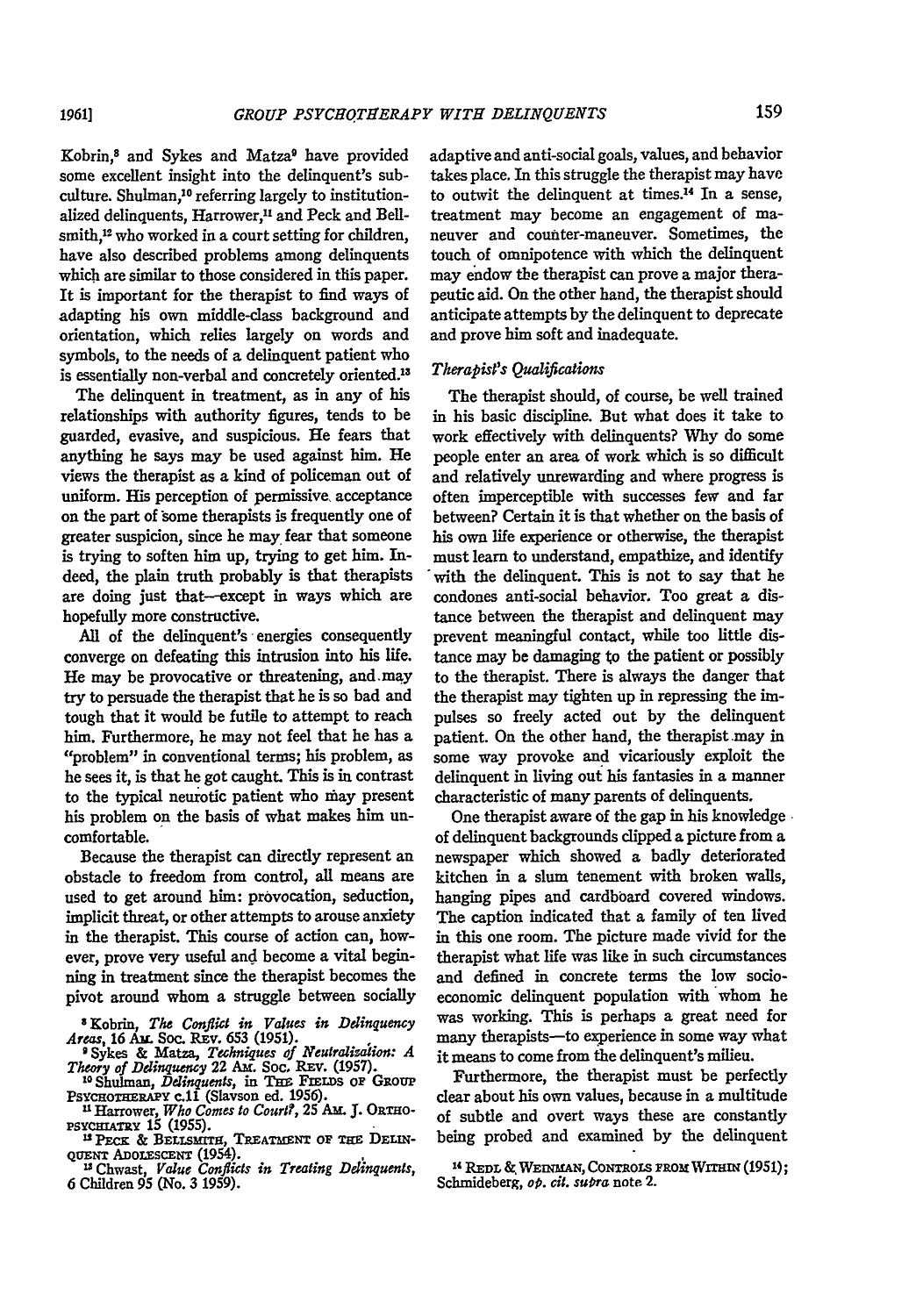patient.<sup>15</sup> The delinquent in fighting off treatment can do this more successfully if he can repudiate the values for which he expects the therapist, as an agent of the community, to stand. This objective is much easier to attain if he can find these values weak and inconsistent.

It goes without saying that to treat delinquents one has to believe that they are treatable; it is also essential to understand how delinquents are different from other patients. The therapist has to be prepared to drop many traditional and classical treatment techniques, particularly the emphasis on the verbalization of symbols, fantasies and dreams. This is not to negate the possibility that if the therapist can hold the delinquent patient with time---a long time, perhaps---these therapeutic elements may become accessible. The therapist must also be ready to leave the comfortable armchair and play his role whenever and wherever he may be needed. This may well require his presence in court or even in prison. Or it may necessitate active help in arranging for a **job** or school transfer. Undoubtedly, this calls for an extensive modification of the traditional self-concept of the therapist who may see himself as dealing primarily with the "sick" part of the patient, that is, his emotional life. Treatment of the delinquent, as often as not, may require planned intervention in his life.

# *The Seting*

In the limited amount of time that the therapist usually spends in treating the delinquent, it is hardly likely that the impact of the more general setting on the delinquent can be overcome. Often the effect of the setting, whether in an institution or a clinic, is contrary to the goals and methods of treatment. It is easy to see how the delinquent's perception of the adult world of which the therapist is a representative can be strongly influenced adversely **by** such non-treatment persons in or about the treatment setting as a dour doorman, irate teacher, punitive house parent, or fussy counselor. Realistically, we must understand that those adults may often be far more significant figures in the delinquent's life than is the therapist. Their attitudes toward him many times reinforce the perception of a hostile adult society which the delinquent brings into the treatment situation. He may use this to support and augment his resistance to treatment.

**1-** Chwast, *op. cit. supra* note **13.**

Nowhere is the contradictory effect of the setting *vis-d-vis* therapy highlighted more than in an authoritarian agency. Obvious disadvantages arise from the delinquent's being compelled to enter therapy under threat of punishment from the court or another authoritarian agency. It must perforce be difficult for. **him** to believe that the therapist can really be trusted. His perception of the therapist as a tool of the punishing agent is something that takes considerable effort to undo.

In an authoritarian setting, the pressures of the community upon the therapist are increased considerably. Thus when several boys in a therapy group leaned out of the windows to call and gesture obscenely to girls in a school across the street, immediate censure of the therapist was forthcoming from the probation officer and casework supervisor. Their demands for control of the group's behavior were strongly asserted regardless of the therapeutic indications.

 $\ddot{\bullet}$ On the other hand, there are important advantages in working with delinquents in an authoritarian setting. For one thing, because of his direct refusal to accept necessary treatment, the delinquent can be lawfully kept **in'** treatment almost by force. Although some therapists may shudder at this, actually the threat of drastic punishment is one means whereby the therapist obtains at least an opportunity to sit opposite the delinquent patient and begin to talk.

More subtly perhaps and positively, the authoritarian setting gives ego-saving sanction to the underlying dependency that the delinquent brings to the therapeutic situation. Since the delinquent may perceive treatment as a confession of weakness and inadequacy, he can now consciously contend that he is in therapy not because he wishes it, but rather because of compulsion. This may thereby allow for a freer involvement in therapy than if he had to acknowledge openly that he, in fact, desired it. Oftentimes, as treatment proceeds, the protection afforded by this maneuver loses its earlier value so that the patient is more willing to concede his dependency. Thus, even when given an opportunity to leave therapy, several youngsters requested that they go on. In a recent case, a group of fifteen and sixteen yearold gang members had been apprehended for the possession of several zip guns. Given the alternatives of either clinic treatment when other community resources could not be obtained or probationary supervision, they chose the former. It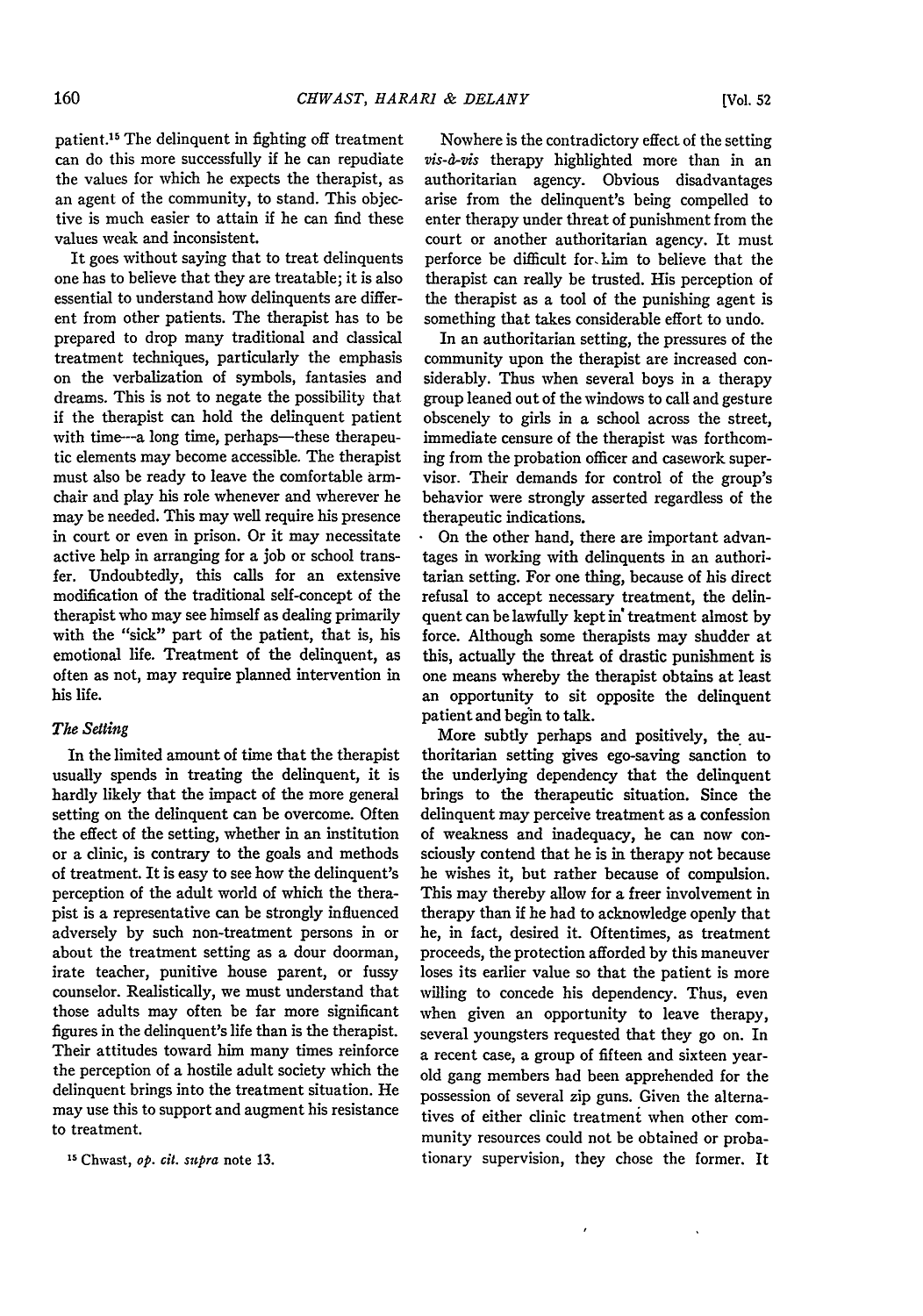seemed quite clear that even with their limited clinic contact during the group diagnostic process, they chose therapy even though probation would have necessitated less time and less emotional involvement.

Of course, the effect of the setting upon the therapist is most significant. Adolescent delinquents may act out in a variety of ways to the discomfiture of the therapist and the agency. This is illustrated by the thirteen year old delinquent boy who stole a bottle of soda from the institution's canteen and brought it to his therapist. The therapist's dilemma hinged upon determining the significance of this act in the therapeutic process as well as in relation to the concern he felt about the reaction of the institutional authorities. Would they use the incident as a means of criticizing the therapist? Fortunately, the therapist was able to handle this dilemma constructively when he realized he was being immobilized by his own anxiety over agency reactions.

With delinquents, much is owed to the street corner approach.16 This has stressed the importance of reaching out to the delinquent in his natural habitat. As suggested above, therapeutic interaction can occur almost anywhere-in a candy store, park, or street corner. In the case of Joe, this even occurred in jail. Joe's therapist was able to conduct her therapeutic interviews during visits to him for over three months until a final court disposition was reached. Undoubtedly, the intense concern of the therapist for her patient so strengthened Joe that he not only continued treatment upon release but also did not get into :urther difficulty.

Despite the outer veneer of indifference to their surroundings, delinquents, as seen in the following example, are quite sensitive to nuances in their environment. A group of six boys involved in :urglary, extortion, and mugging had for some :ime been meeting their therapist in a rather :heerful and airy.room. Since the room was being -epainted, they, were moved temporarily to .nother which, despite the fancy paneling, was lark and dismal. Upon entering the new room for he first time, the boys appraised it casually and ammented laconically, "We been demoted, huh?" i another case, when a court clinic refurnished a ierapy room, most of the youngsters became

excited and openly expressed their pleasure at being considered important. They declared that they would like to live there, embroidering this assertion with elaborate fantasy.

# SOME **PROMISING TECHNIQUES AND TREATMENT ADjUNCTS**

In the light of the preceding discussion of the philosophy and aims of treatment and the influence of the setting and therapist upon the delinquent patient, it is now appropriate to turn to a description of specific techniques and treatment adjuncts which have shown promise on an experimental basis. Hence, after taking a brief look at early treatment objectives with delinquents, we will comment upon a group intake procedure, tutorial group therapy, the use of a co-therapist, combined group and individual therapy, the natural group as a treatment population, therapist intervention, and the adjunctive use of food in treating delinquents.

# *Early Objectives*

An examination of treatment methods with delinquents must first deal with the problem of making and maintaining therapeutic contact. The early encounters of the group with the therapist, being characterized by a touch-and-go quality, are of the greatest significance for therapeutic progress. During this time, the aim is simply one of keeping the delinquent within a therapeutic framework. **If** this is accomplished, it may be possible gradually to secure deeper therapeutic involvement. Essentially, primary objectives are to establish the understanding and motivation to continue in therapy. Their achievement may take considerable time.

# *Group Intake*

Even before these early objectives can be aimed for, it becomes necessary to form appropriate groups which can benefit from group psychotherapy. In this connection, a rather interesting screening technique has been recently developed in a court setting. This is a group intake procedure which involves not only youngsters but also parents. One valuable outgrowth of this approach has been the development of a new diagnostic method referred to as "interactional testing." By this method, group responses are elicited to projective tests rather than the usual individual response, and from this a "group personality"

<sup>&</sup>lt;sup>16</sup> McCARTHY & BARBARO, REDIRECTING TEEN-**;E** GANGS-REACHING **THE UNREACHED** 98-126 • v. ed. **1957).**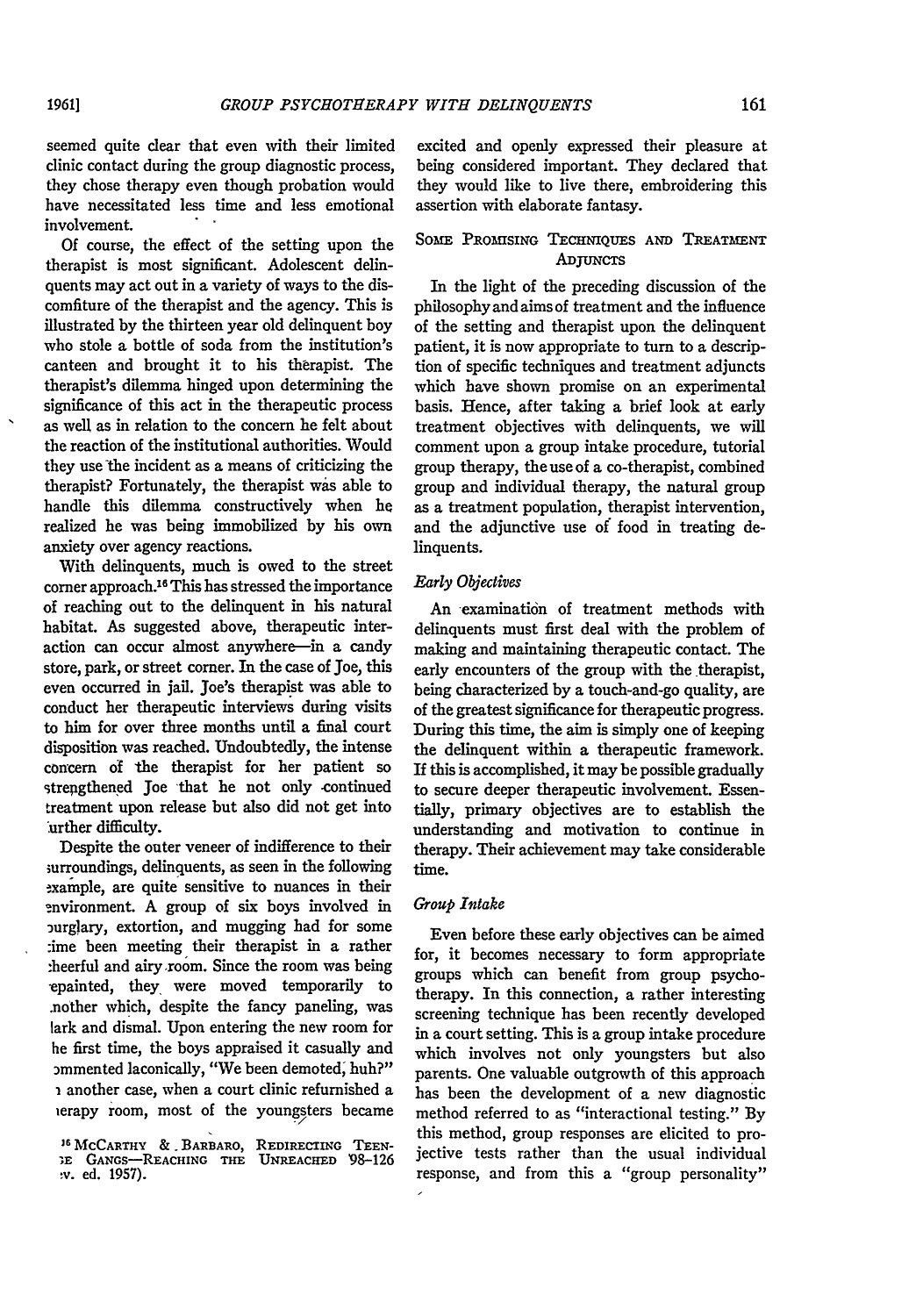profile is constructed.<sup>17</sup> More suitable groupings have become possible in that groups can be formed in terms of social peer responsiveness instead of an isolated case history or psychological test data alone.

# *Tutorial Group Therapy*

Roman describes another experimental technique, "Tutorial Group Therapy," in which one group of delinquents received only remedial reading, a second received only group therapy, and a third received a combination of both.18 Interestingly, the third group improved not merely in reading but also in general emotional adjustment. It appeared that combined remedial reading and group psychotherapy lowered resistance to treatment because the delinquents shared a common problem: non-reading. The delinquents could understand in concrete terms the significance of this type of treatment. A curious twist in the anticipated treatment resistance phenomena also occurred in that the youngsters who did not wish to read could resist by talking; if they did not wish to talk, they could resist by reading. In any event, growth occurred simultaneously in both areas.

# *The Co-Therapist*

The use of a co-therapist has also proven of value in treating delinquents. Often the cotherapist can serve as a foil in evoking reactions which vividly express the group's problems. This was seen in the group of pre-adolescent delinquents which had met for a few sessions with a single therapist, after which a co-therapist was introduced. The latter's presence was acknowledged by the group, although he was not directly addressed. The underlying reaction to him was revealed in a fight between the two dominant group members, who each insisted that the other had to leave. When it was interpreted that they were expressing the group's hostility toward the co-therapist, the fighting ceased. Upon this, the two adversaries united in attacking the original therapist.

The co-therapist can also serve as a target upon which a group may project malicious motivation. He may be seen as a "stoolie," a boss, or a punk. In addition, counter-transference phenomena are more sharply focused by co-therapists. Cotherapists may interpret their reactions to each

other in the group's presence. For delinquents the expression, acceptance, and resolution of differences **by** significant adult figures may be an unfamiliar but valuable experience. This would enable them to perceive the possibility that differences between adults need not imply destructive hostility, but rather can signify valid differences which are mutually respected. **If** co-therapists are of unlike sex, the group's reaction may become even more meaningful, particularly with younger children.

# *Combined Group and Individual Therapy*

The combination of group and individual therapy is often quite effective with delinquents, irrespective of whether they are seen individually and in groups by the same therapist. This combination provides a considerably broader foundation for understanding and dealing with the youngster. It is striking how differently youngsters may appear in individual as opposed to group sessions. Frankie, a teen-age burglar, was sullen and detached in the one-to-one relationship, yet active and articulate in the group. Conversely, some youngsters, although frozen in the group, may thaw in individual sessions.

The manner in which a delinquent who cannot resolve a problem in one setting can in the other is illustrated **by** Jimmy. When Jimmy became angry at his individual therapist, he did not feel secure enough to take this up with him directly, but he freely vented his feelings before the group. The group pointed out how Jimmy's anger was directed against the individual therapist. With this support, he then became able to express his feelings to his individual therapist.

#### *Natural Groups*

Another approach which seems to be worth further development and experimentation, especially in getting to the resistant youngster, is the treatment of "natural" friendship groups. Such groups may differ considerably from groups which are ordinarily formed on the basis of pre-set criteria: age, sex, diagnosis, intelligence, etc. A "natural" group, as considered in this context, is a group of dose compeers who enter therapy together, since they have been referred usually for anti-social acts committed together-

In this form of group treatment, feelings of estrangement are considerably mitigated and expression facilitated. The therapist may then

**<sup>17</sup> Roman** and Bauman in **HARROWER AN'D OTHERS,** CREATIVE VARIATIONS IN THE PROJECTIVE TECHNIQUES **c.3 (1960).**

**Is** ROMAN, *op. cit. supra* note 4.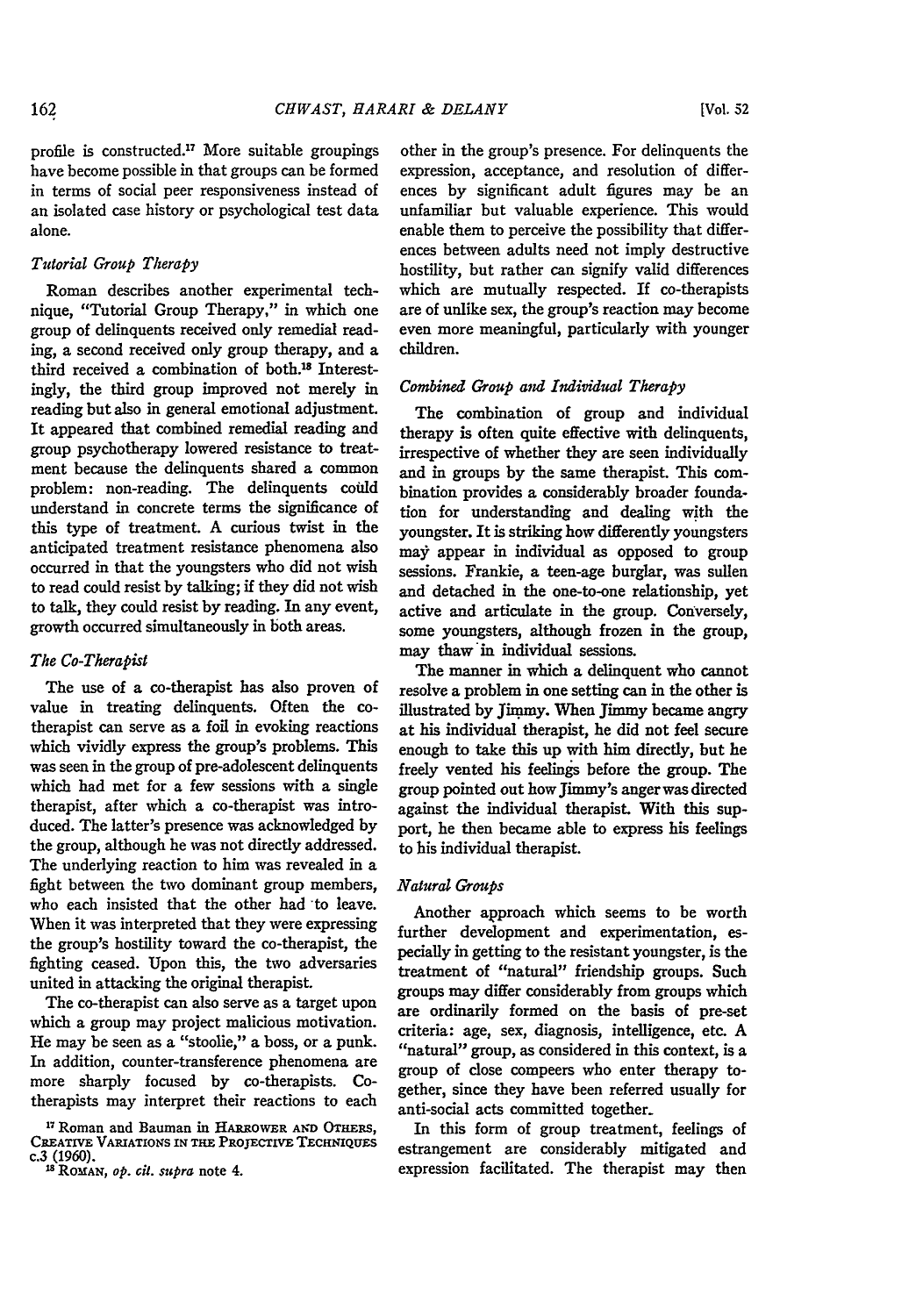become more readily aware of significant changes within the individual and also in viable group relationships. Unlike the situation in individual treatment where the delinquent may become increasingly isolated from his peers, he is being socialized within a natural social framework. The natural group also affords inherent protections against estrangement **by** promotingsimultaneously parallel therapeutic change within the individual youngster and his associates. It thereby eliminates an additional adjustmental hurdle within the community after treatment.

Treatment of natural groups also may make possible the reaching of a larger number of youngsters than could be seen either individually or in conventionally formed groups. For example, this was accomplished in conducting group -therapy with the leaders of several gang segments. It was felt that positive changes in gang leaders resulted in some corresponding changes among gang members, even those not in therapy.

An arresting phenomenon with a natural group Occurs when it may use an individual member to work out some of its central difficulties. Other types of psychotherapeutic groups, it is true, may also manifest similar reactions but usually do not appear to do so as quickly or as potently. A case in point is that of **Billy** who, although not an original member, was later brought into treatment by the group itself. The group had been experiencing considerable difficulty in discussing their feelings toward their parents. Billy, however, had no difficulty even though he was a niewcomer. Stimulated by.his open revelations, the group then gained the confidence to face more directly a focal problem they had been avoiding.

Natural groups, of course, possess fairly obvious disadvantages. For one thing, socializing **by** itself can betoken an increase in resistance. As a result, the therapist can often be effectively excluded. The problem of confidentiality, also becomes more complex with natural groups, as illustrated **by** Max, who upon becoming increasingly aware of his homosexual trends, began to disclose more and more of this to the group. Since this was a natural group, the therapist tried to guard against the detrimental effects of exposing such ordinarily confidential and extremely sensitive information.

Another serious problem that may occur in natural groups is the struggle for ascendency which can assume momentous significance to the patient who may serve as the group leader extramurally.

He often finds himself in conflict with the therapist and may feel threatened **by** the latter's control as he perceives it over the group. Reacting against this, the natural leader may seek to impose control and censorship over the group's behavior in treatment sessions; it is also possible that this may lead to retaliatory measures on the outside. Disclosures in therapy sessions may well expose a youngster to group punishment. The net effect, understandably, may be to prevent him from expressing his feelings in the session. In some instances, neighborhood gang leaders have actually appeared in therapy sessions in order to get a line on what was going on. One youngster who had been freely revealing hostile attitudes toward his gang leader was pulled into the bathroom and threatened with injury if he continued.

Finally, natural groups can also stimulate actingout behavior so that expressed hostilities and antagonisms are more likely to be enacted either at the group meeting or elsewhere.

# *Therapist Intervention*

Among the techniques in the therapeutic armamentarium which seem to warrant considerable investigation, experimentation, and evaluation, those concerned with the therapist's deliberate intervention deserve a high priority. Intervention can be so decisive a factor in treatment that it cannot any longer be dismissed blithely as primi- **tive.** The "helping process" may become a rather academic term **if** viewed only as helping the delinquent patient to help himself. With the delinquent the necessity is frequently for concrete and tangible help. This requirement would hold not only in individual treatment but equally in group psychotherapy and runs counter, as indicated, to the more usual non-involvement in the personal life of the patient.

Recently, Teddy, a fifteen year old, had been referred because of homosexuality with younger boys. Ted, who came from a home dominated **by** a tyrannical older brother and an ineffectual, alcoholic mother, was very depressed; life was bleak and hopeless, and there seemed no way 'out. Although he spoke of his desire to get a **job,** Ted repeatedly stressed the idea that "nothing good could happen to him." In view of the intense depression and pervasive feeling of hopelessness, the therapist felt that mere interpretation of the boy's feelings would not be helpful at this early stage; indeed it might threaten the continuance of treat-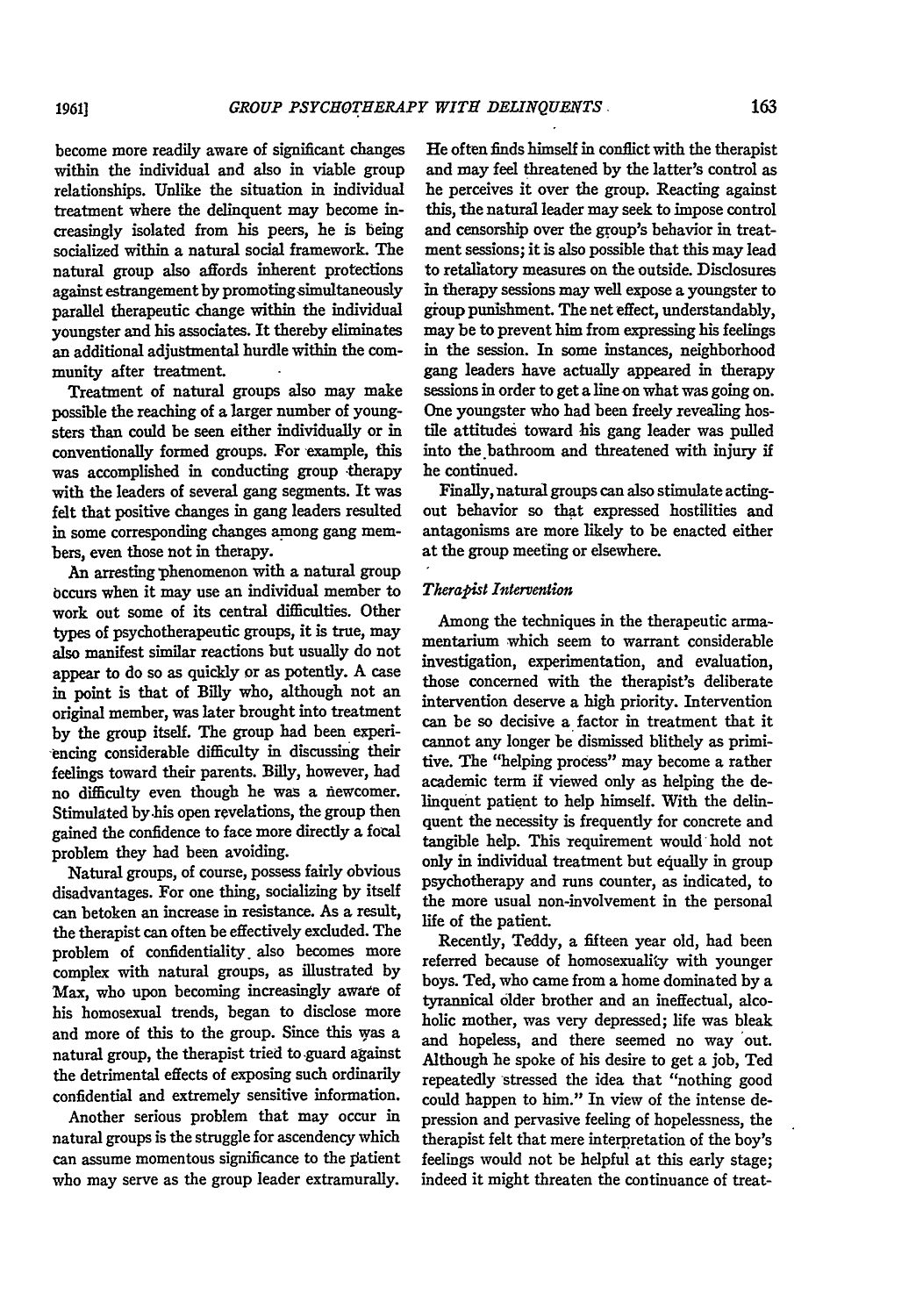**[Vol. 52**

ment itself. Since the only positive aspect of the situation was Ted's desire for a job, the therapist deliberately seized upon this to illustrate concretely his concern and capacity to help Ted with what he saw as important. The therapist thereupon set out systematically to help Ted obtain the summer camp job he wanted. Step by step, he helped with the application, interviews, medical examination and, finally, transportation. In this fashion, he distinctly demonstrated to the youngster that there was hope and good things could happen. During this time, the therapist utilized every opportunity to open up and explore various emotional areas of difficulty. This strategy enabled Ted to tie in relevant feelings and ideas with appropriate action.

Experience seems to show that a therapist working with delinquent groups should be prepared to expect many demands which are not made by other patient populations. Juan brought his mother to the clinic with a request that the therapist hospitalize her. She had become flagrantly paranoid, and he felt safe enough in bringing an immediate family problem to his therapist. This invitation to help, despite its connotation of dependency, presented the therapist with an opportunity to enlarge his understanding of Juan in the dynamic solution of a pressing reality problem. The gains for Juan in building self-understanding and integration far exceeded the crucial concrete help he received.

# *Adjunaive Use of Food*

Unlike the previous instances of therapist intervention which were called forth by spontaneous developments in the treatment situation, the use of food constitutes a premeditated treatment tool. Thus in one agency treating delinquents, "cokes," cookies, and other refreshments are regularly provided-and indeed come to be expected. Actually with the delinquent-generally orally-deprived and concretely oriented-the giving of food becomes equated with an act of caring. Since delinquents can be so much more easily organized around the sharing of food than the sharing of feeling, the provision of the former facilitates the release of the latter, an essential treatment objective.

#### SOME **CONCLUDING OBSERVATIONS**

In this discussion of group treatment methods with delinquents, what emerges may constitute a recital of problems encountered and suggestions for the future rather than a set of firm proposals and definitive answers. Despite the vast amount of research into delinquency and delinquents, one is impressed with the poverty of valid data about the delinquent in the treatment situation. This deficiency is undoubtedly ascribable in no small part to the delinquent's less than avid desire to participate in treatment. The delinquent, however, is not alone to blame since we have noted how the therapist and setting may contribute in muddying the therapeutic waters.

It seems quite certain that unless therapists gain a dearer insight into the actual nature of the delinquent's world, appreciate the invalidity of using techniques which may be appropriate to the middle-class patient, and develop a willingness to involve themselves more fully in resolving some of the delinquent's reality problems that not much progress ought to be expected.

The essential requirements for successful treatment of delinquents place burdens upon therapists which appear generally over and above the essentials of professional training and competency ordinarily accepted.

It is necessary to recognize that the delinquent comes principally from a particular low socioeconomic milieu and this vitally affects his attitudes, behavior, goals and motivations. A key problem for the therapist probably hinges upon a clear understanding of some real differences between himself and his delinquent patient, Not only does the delinquent share in common with all patients in therapy expressed and unconscious resistance to change and increased self-awareness, but also he usually specifically and overtly resists the very idea of being involved in a treatment relationship. Despite the usual minimization of the significance of symptoms by therapists, the delinquent's anti-social behavior as a symptom is profoundly consequential in contrast perhaps to its lesser significance for other types of patients. In a real sense, dealing with the delinquent's symptom is of the essence in treatment with him.

Recognition of the differences between the delinquent and other patient populations also suggests that therapists must become more fully aware of the need to depart from traditional treatment approaches. In this connection, group psychotherapy has much to offer in its advantages over other therapies in or out of institutions. For one thing, group psychotherapy fits in with the